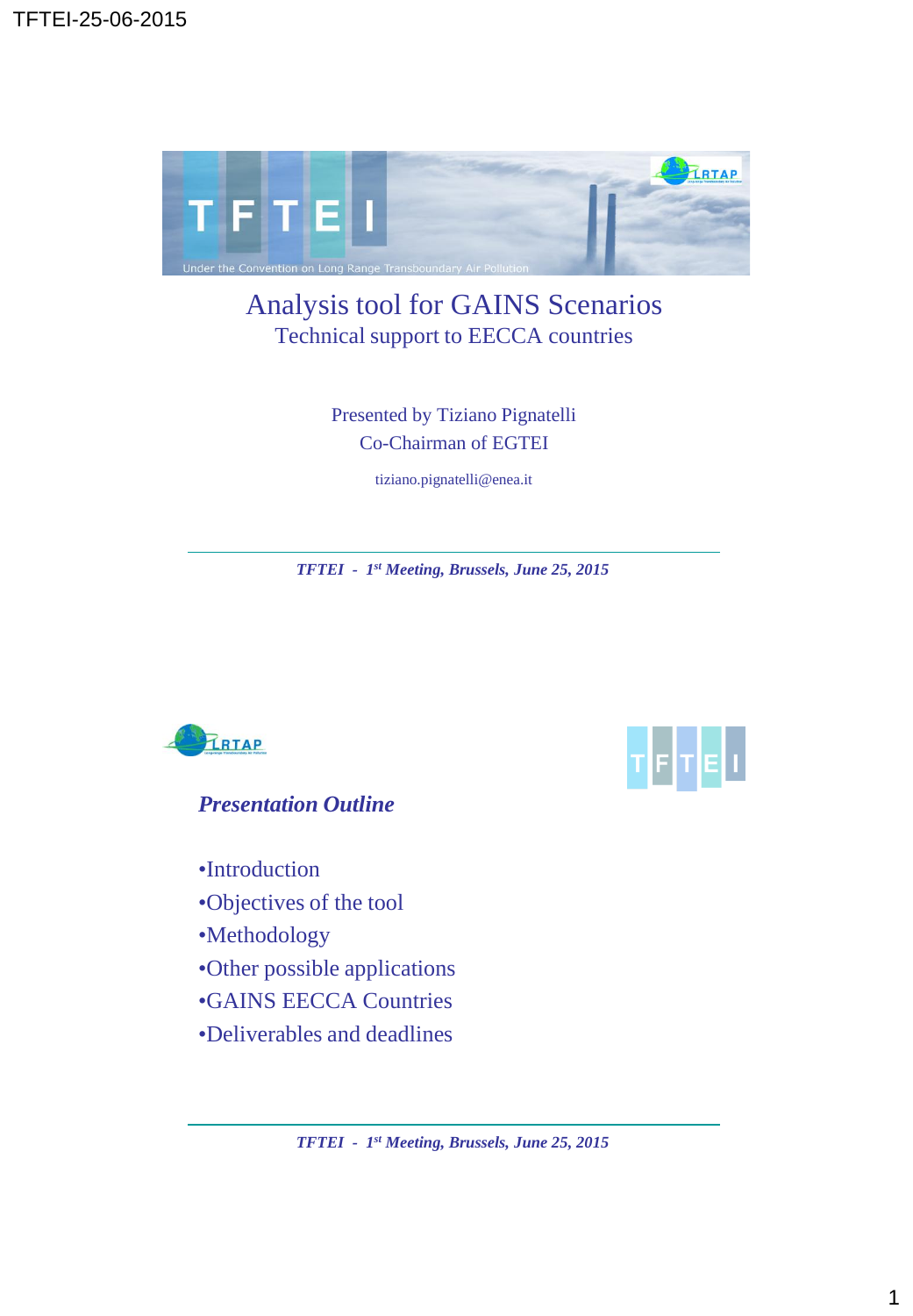

## *Introduction*



The activity here described refers to the 2014–2015 workplan for the implementation of the Convention, action 2.2.7:

"*Analyze the available Gothenburg GAINS scenarios to estimate the technical upgrade to be implemented by countries of Eastern Europe, the Caucasus and Central Asia in order to comply with the Gothenburg Protocol. Organize workshop/bilateral consultations for verification of the analysis and estimates with countries of the sub-region"* 

*TFTEI - 1 st Meeting, Brussels, June 25, 2015*



*Objectives of the Tool*



- 1. Establish a link between the ELVs, as in the Annexes to the Gothenburg Protocol Emission Scenarios developed by the GAINS Model (CIAM/IIASA).
- 2. Estimate the "technological gap" between the Emission Scenario under analysis and the Upgraded Scenario ( ELVs consistent). Estimate the (additional) Emission Reductions and Costs, in the new Upgraded Scenario.
- 3. Provide the EECCA Experts with analytical information on the potential technological improvement in some key sectors (e.g. Power Plants).
- 4. Provide the EECCA experts, who have their National Gains Model, with a tool for analyses of their own scenarios.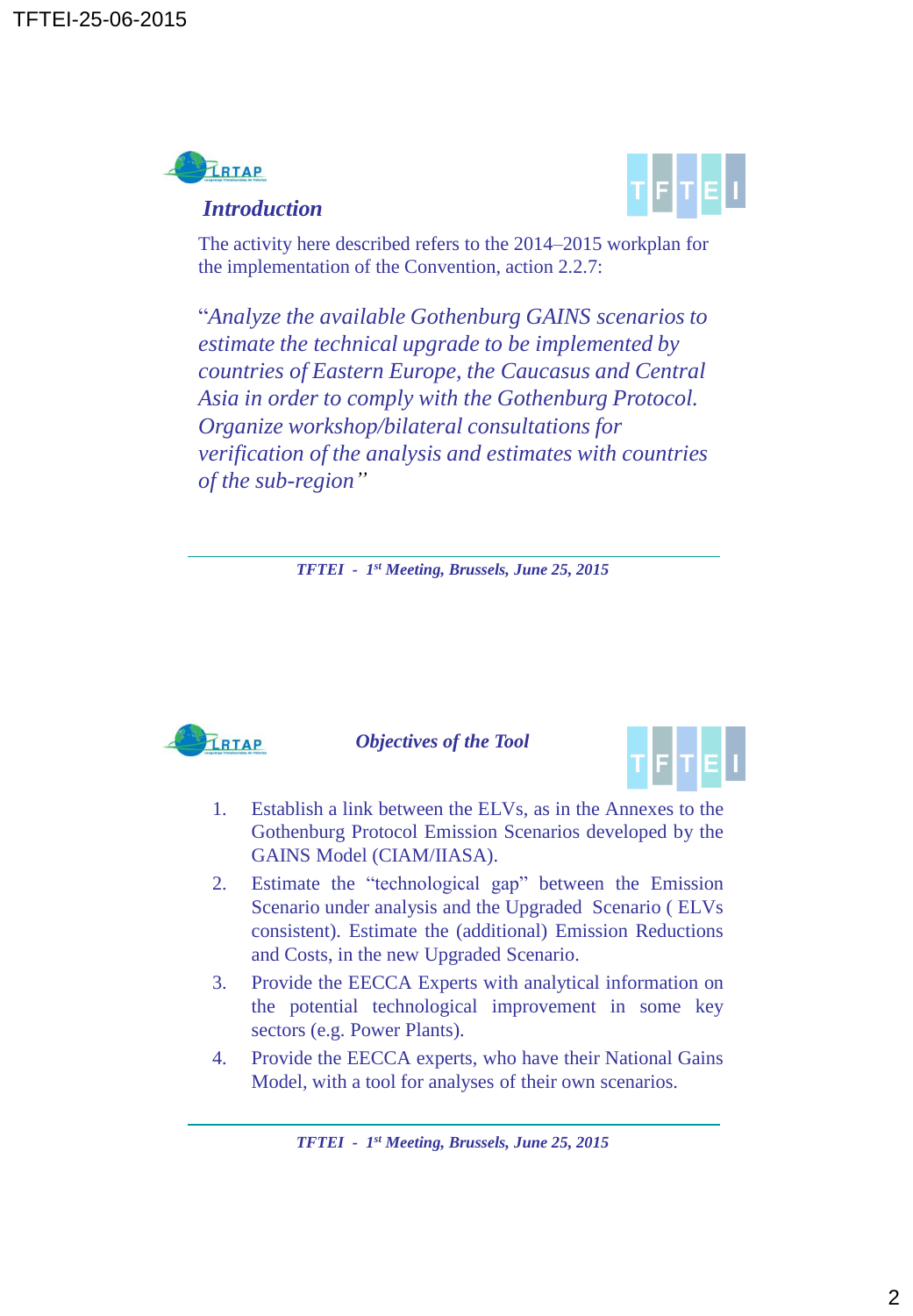

## **Assumptions and caviats**



- The EF (mg/m3) calculated by GAINS, refers to annual emissions and is an average value for that specific plant category and abatement technology. The ELVs in GP are referred to a single plant in standard operating conditions.
- **Main Assumption**: As first approximation it is assumed that EF is *comparable* with ELV
- When more technologies are implemented in a given plan category the *average* EF (mg/m3) is calculated, from GAINS EF data, as weighted average, (where the technology implementation rates are taken as weight factors).
- Not always the combinations of technologies, suitable for satisfying the ELV constraints, is found. The fuel quality is also affecting the results.

*TFTEI - 1 st Meeting, Brussels, June 25, 2015*



## *Methodology*



The methodology has been already described in details in previous meeting of EGTEI and can be here summarized as:

- 1. Analysis of the Emission Scenario under analysis
- 2. Identification of source categories NOT consistent with the reference ELVs (in the GP Annexes).
- 3. Improving the penetration rates, where possible, or alternatively, introduce more efficient abatement technologies, such as the average EF is consistent with the corresponding ELV.
- 4. Introduce such rates/technologies into the new Upgraded Scenario.
- 5. Re-calculate, by the GAINS Model, the emissions of the Upgraded Scenario, for the concerned sectors, to estimate on emission reductions (and additional costs from GAINS), at the target year (e.g. 2020).

Proper TOOL, in form of Excel Macro, have been developed to accomplish the above tasks (1-4).

*TFTEI - 1 st Meeting, Brussels, June 25, 2015*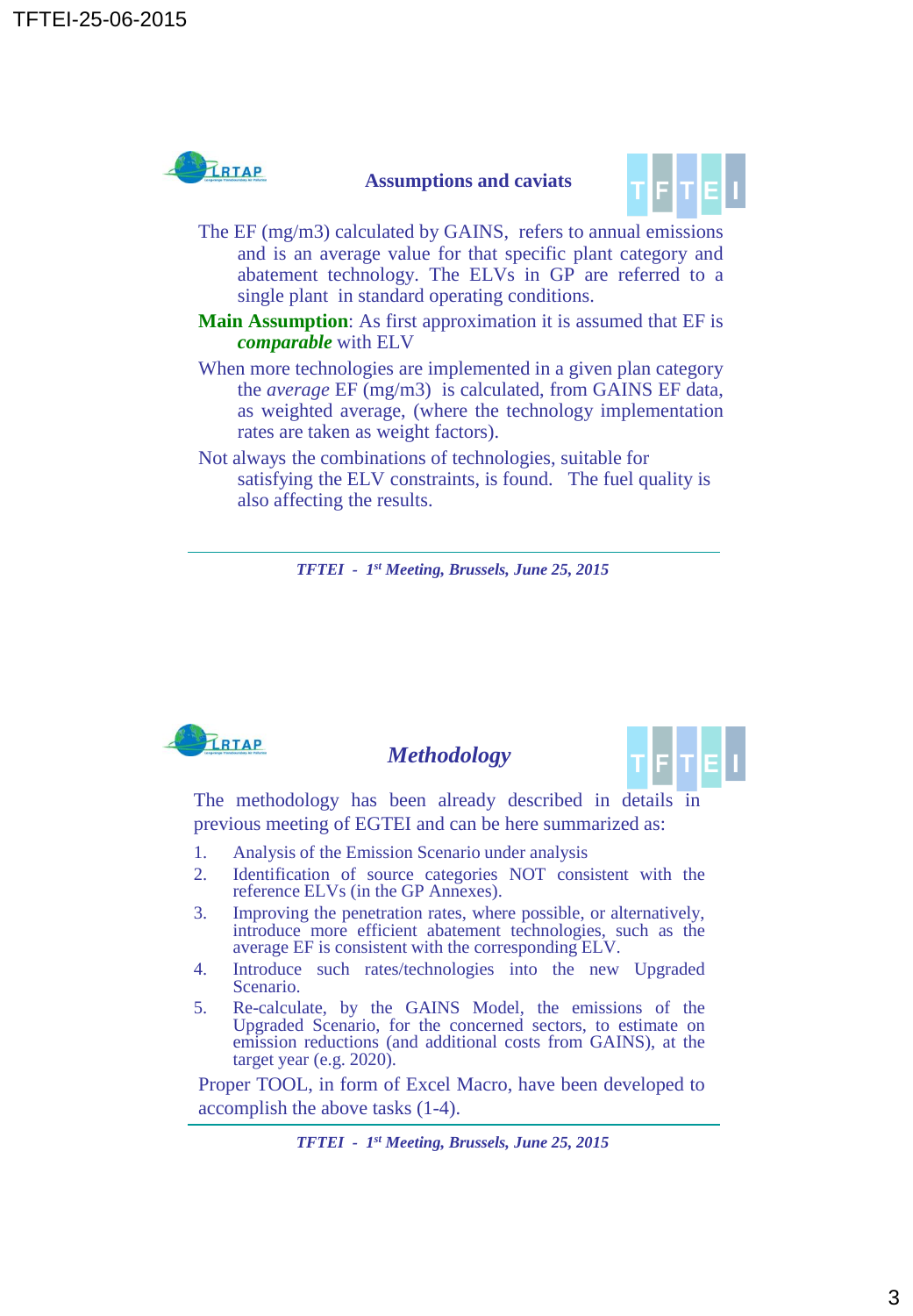



The same methodology is applicable to other sectors for which GAINS calculates EF in mg/m3, e.g. Industrial Boilers.

The methodology, with proper adjustments, can be applied to the GAINS\_Europe Model New Version for the scenarios available (e.g. for other EECCA Countires) in the next future.

The methodology and the TOOL, with minor adjustments, can be applied to test scenarios versus different ELVs established by other international and/on national legislation.

*TFTEI - 1 st Meeting, Brussels, June 25, 2015*



IIASA has developed on a new portal for EECCA countries :

<http://gains.iiasa.ac.at/gains/ECA/index.login?logout=1>

Free registration.

The EECCA experts are invited to cooperate to improve the quality of the data (energy, technology etc.) in this GAINS version. Interested users are allowed and encouraged to register (however with limited support from IIASA).

The interested experts may contact Wolfgang Schoepp (IIASA, schoepp@iiasa.ac.at)

*TFTEI - 1 st Meeting, Brussels, June 25, 2015*